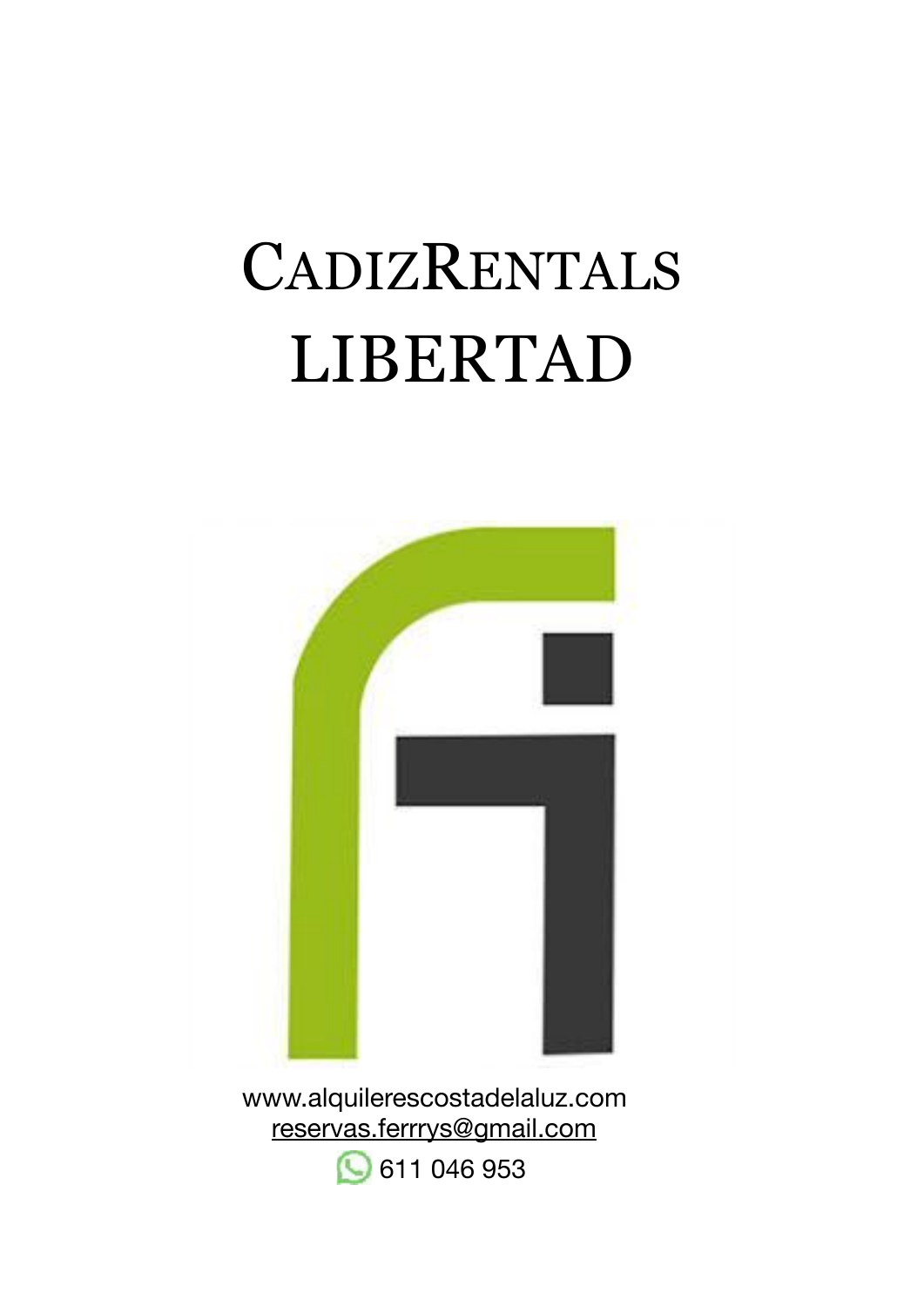## BIENVENIDA

CadizRentals,

le da la bienvenida y le desea una felíz estancia.

 Libertad se encuentra en el centro urbano de la ciudad, una ubicación excelente para visitar la ciudad y disfrutar de su oferta cultural, gastronómica y de sus playas.

Tienes todo muy cerca, monumentos, bodegas, restaurantes, bares, discotecas, supermercado, farmacia, estación de tren/marítima y la playa.

Amplio y cómodo apartamento con un equipamiento completo. Totalmente reformado y con decoración funcional y moderna que hacen de este apartamento un pequeño lujo que será el complemento ideal para tu estancia en la ciudad.

Estaremos pendientes y localizados para aclarar tus dudas, recomendarte planes o solucionar algún incidente imprevisto.

Llámanos, estaremos cerca.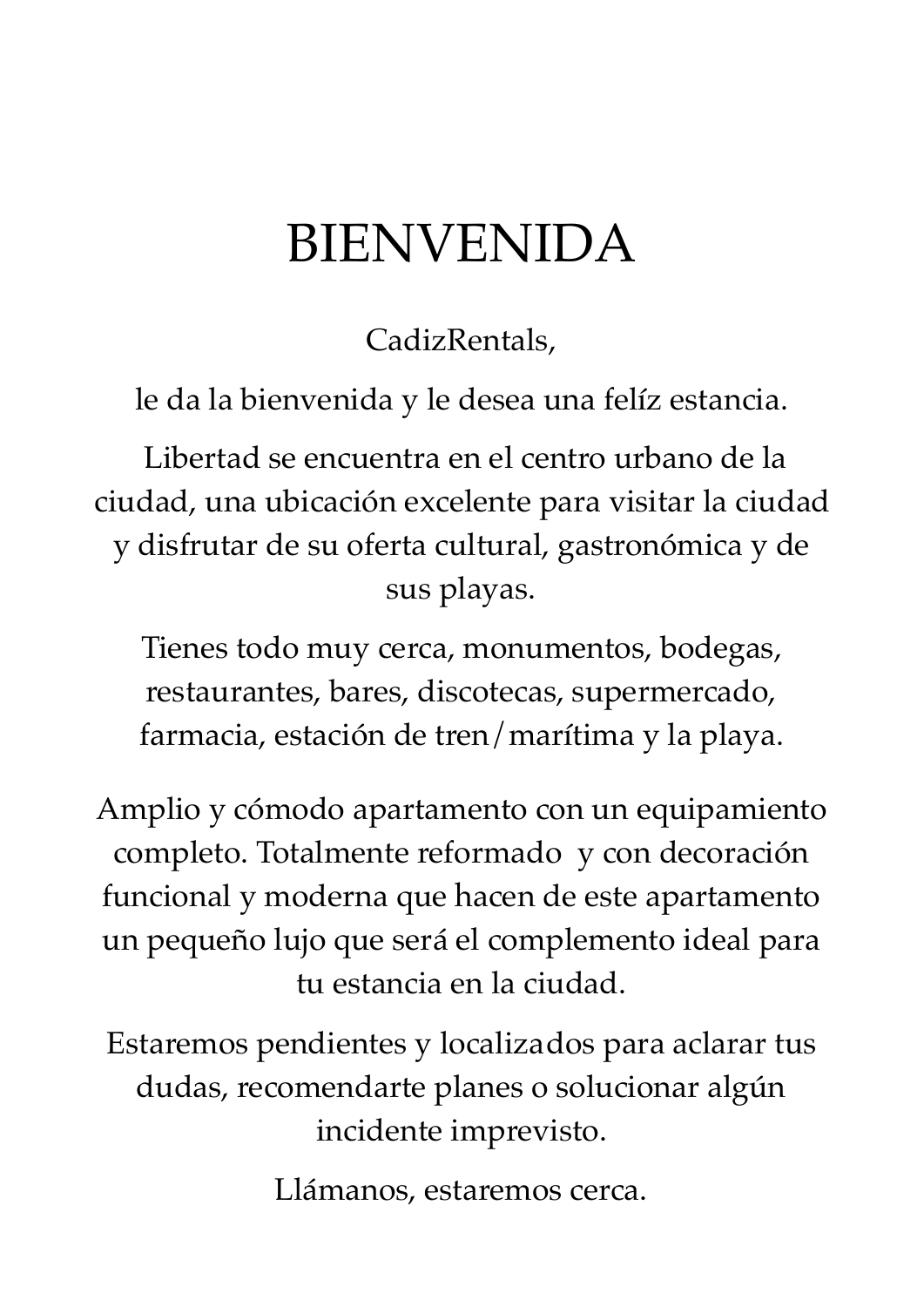## WELCOME

CadizRentals,

he welcomes you and wishes you a happy stay.

Located in the center of the city you are in an excellent location to visit and enjoy the cultural and gastronomic offer of the city.

You have everything very close, monuments, wineries, restaurants, bars, discos, supermarket, pharmacy, train / maritime station and the beach.

You will see a spacious and comfortable apartment with complete equipment. Completely renovated and with functional and modern decoration that make this apartment a small luxury that will be the ideal complement for your stay in the city.

We will be pending and traceable to clarify your doubts, recommend plans or solve any unforeseen incident.

Call us, we will be close.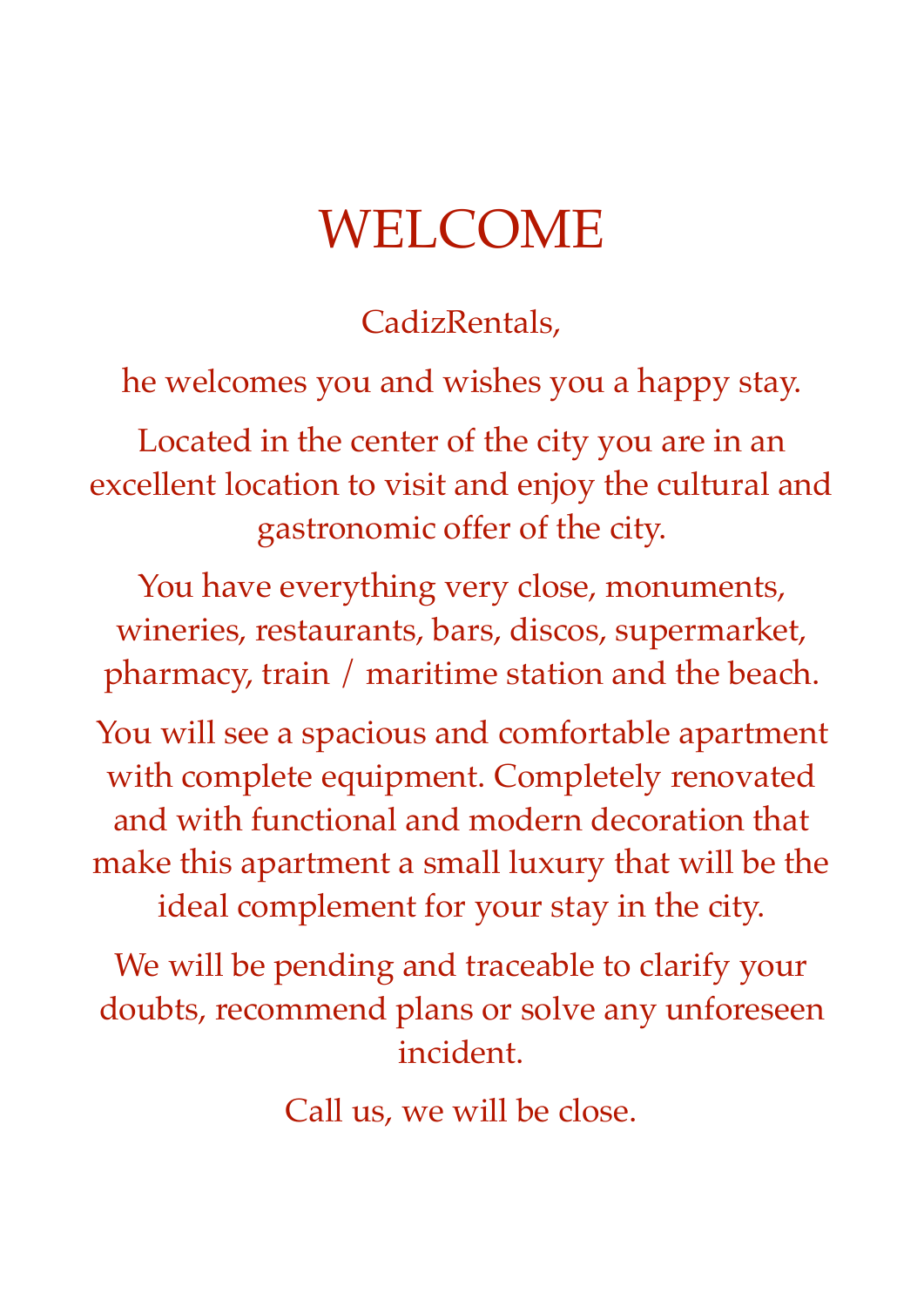## NORMAS DE LA CASA

## TERMINOS Y CONDICIONES

La vivienda se entrega en perfecto estado y completamente dotada de aparatos y enseres para su uso inmediato. Está incluido el suministro de agua y electricidad, gas (si lo hubiera), internet (si lo hubiera), limpieza final y el uso de toallas, sábanas y menaje. En caso de consumo excesivo véase -normas de comportamiento.

#### **Responsabilidades del inquilino:**

 La propiedad arrendada, incluido el mobiliario y otros contenidos deben ser tratados con cuidado. El inquilino es responsable de cualquier daño ocasionado a cualquier pertenencia de la propiedad arrendada, daños a la propiedad o daños a cualquier otra cosa relacionada con la propiedad, ya sea causados por ellos mismos o sus acompañantes o visitantes.

Los defectos que pudieran encontrarse en la propiedad deberán ser reportados el día de llegada a Ferrys Inversiones S.L., de no ser así, puede perder derecho a reclamar compensación.

Ferrys Inversiones S.L. procurará rectificar el desperfecto de forma inmediata o proporcionar una alternativa, si la remediación no fuese posible.

#### **Normas de alquiler**

- No está permitido fumar, salvo que expresamente se diga lo contrario en la publicidad de la vivienda.
- No se aceptan mascotas, salvo que expresamente se diga lo contrario en la publicidad de la vivienda.
- No están permitidas fiestas ni despedidas de soltero/a.
- La ocupación máxima de cada alojamiento nunca podrá sobrepasar la expresamente autorizada por la propiedad.
- Debe ASEGURARSE que la puerta quede cerrada.
- Asegúrese no olvidar las llaves en la cerradura por dentro. En caso de tener que llamar a un cerrajero, el inquilino correrá con los gastos.
- Cuando el aire acondicionado esté funcionando las puertas y ventanas deben permanecer cerradas.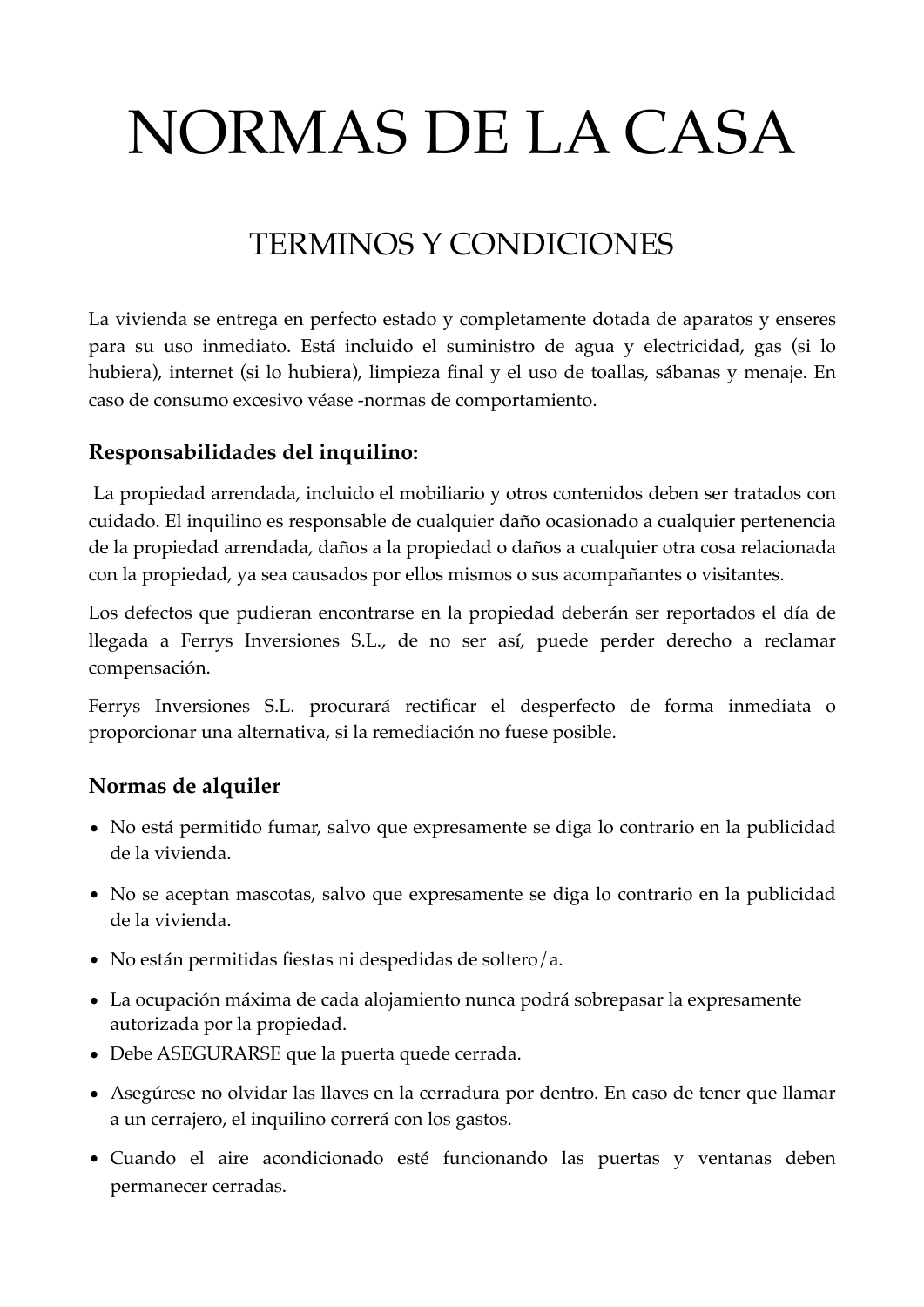#### **Devolución de la vivienda.**

Se devolverá en perfecto estado y en buenas condiciones de limpieza el día indicado en el contrato antes de las 11:00 horas o a otra hora si ha sido convenida con el anfitrión.

El anfitrión despedirá personalmente a los inquilinos, si esto no fuera posible se dejarán todas las llaves en el interior y se cerrarán bien puertas/ventanas.

#### **Normas de comportamiento**

Nuestros alojamientos se encuentran dentro de edificios y zonas residenciales por lo que aparte de las siguientes normas generales deberán respetarse todas las normas establecidas por cada comunidad.

- Las horas de descanso son desde las 22:00 horas hasta las 10: 00 horas. Dentro de este horario está terminantemente prohibido cualquier tipo de ruido excesivo o música alta.
- El uso del agua y la electricidad debe ser mesurado y racional. Si se sobrepasa el límite establecido: luz 150 kw/semana y agua 5m3/semana, deberán pagar 1€ el kw y 5€ el m3 y los importes serán cobrados en el momento de la devolución de la fianza.
- Está prohibido colgar/tender toallas u otros objetos en terrazas o ventanas al exterior.
- Los niños deberán siempre estar acompañados por sus padres y siempre bajo su responsabilidad. En caso de accidente, Ferrys inversiones S.L queda fuera de toda responsabilidad.
- La basura debe depositarse en bolsas debidamente cerradas de 21 horas a 23 horas en el contenedor de la entrada del edificio o en los situados en la calle.

La persona titular del contrato de alquiler del alojamiento será la responsable del correcto comportamiento de todos los ocupantes. Al firmar el contrato, el titular aceptará estas condiciones. Si cualquiera de los ocupantes del alojamiento no se comportara de manera correcta y adecuada la propiedad tendrá el derecho de expulsar, de forma inmediata sin importar la hora del día o de la noche, a todos los ocupantes del alojamiento, sin derecho a futuras reclamaciones ni a ningún tipo de compensación ni devolución de fianza.

Ni Ferrys inversiones S.L., ni el propietario del alojamiento se hacen responsables de ningún tipo de daños, directos o indirectos, que pudieran ocasionarse como consecuencia de mal uso por parte del cliente, incluyendo sin limitación de ningún tipo, perdidas por causa de fuegos, robos, accidentes u otros tipos de daños.

El incumplimiento de cualquiera de las normas anteriores supondrá la pérdida del alquiler pre-pagado y de la fianza depositada. Reservar un alojamiento con Ferrys Inversiones S.L., implica la aceptación absoluta e incondicional de estas condiciones generales, así como de la jurisdicción y competencia de los tribunales y juzgados locales, con renuncia expresa al propio fuero, en caso de ser distinto.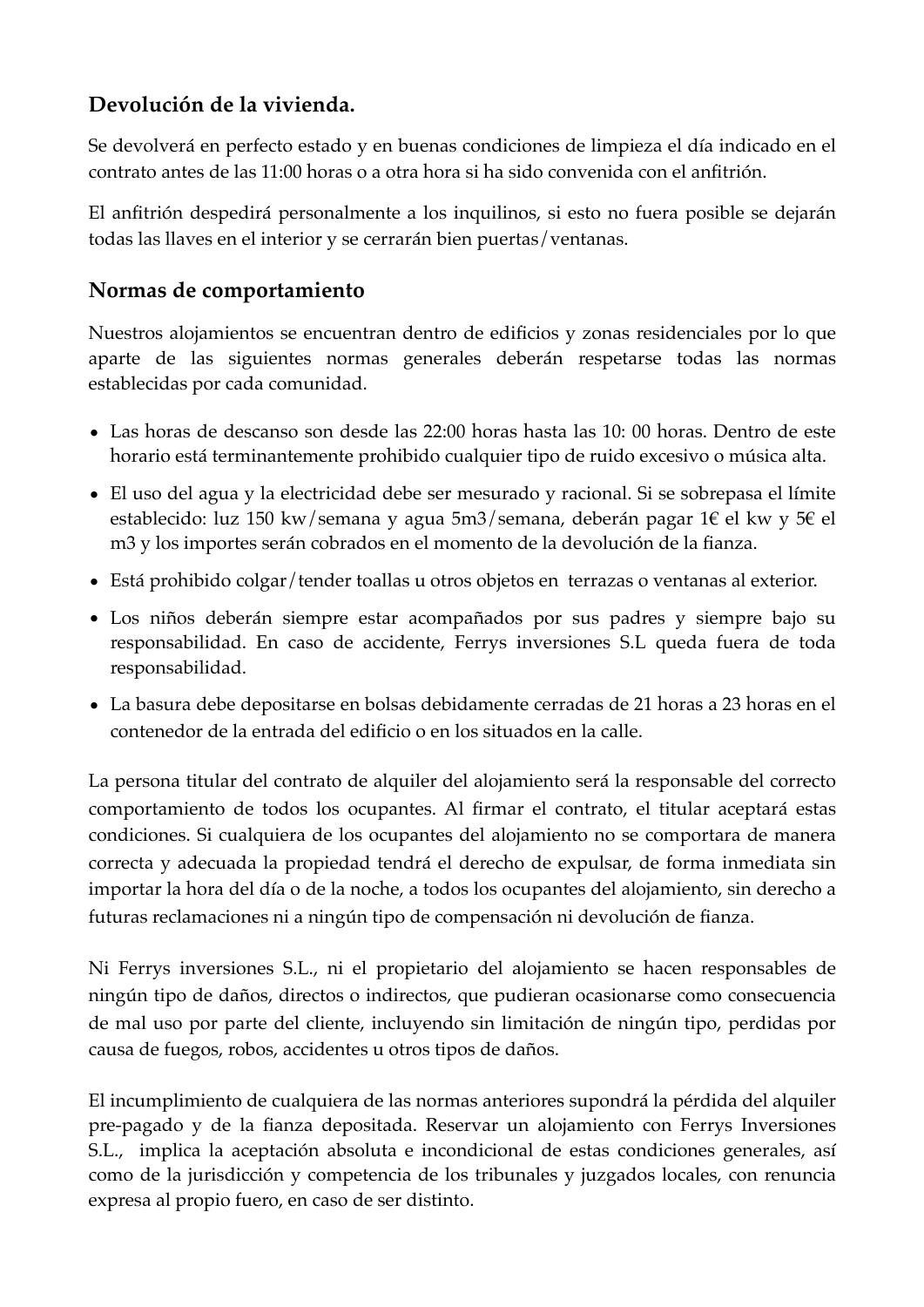## HOUSE'S RULES

### TERMS AND CONDITIONS

The house is delivered in perfect condition and fully equipped with appliances and appliances for immediate use. It includes the supply of water and electricity, gas (if any), internet (if any), final cleaning and the use of towels, sheets and utensils. In case of excessive consumption see - behavioral norms.

#### **Tenant Responsibilities:**

Leased property, including furniture and other content must be treated with care. The tenant is responsible for any damage caused to any property of the leased property, property damage or damage to anything else related to the property, whether caused by themselves or their companions or visitors.

Defects that could be found on the property must be reported on the day of arrival at Ferrys Inversiones S.L., otherwise, you may lose the right to claim compensation.

Ferrys Inversiones S.L. will attempt to rectify the damage immediately or provide an alternative, if remediation is not possible.

#### **Rental rules**

Smoking is not allowed, unless expressly stated otherwise in the advertising of the home.

Pets are not allowed, unless expressly stated otherwise in the advertising of the home.

No parties or bachelor parties are allowed.

Garbage must be deposited in properly closed bags from 21 hours to 23 hours in the container at the entrance of the building or in those located on the street.

MUST BE SURE that the door is closed.

Be sure not to forget the keys in the lock inside. In case of having to call a locksmith, the tenant will bear the expenses.

When the air conditioner is working, the doors and windows must remain closed.

#### **Home return.**

It will be returned in perfect condition and in good cleaning condition on the day indicated in the contract before 11:00 or at another time if it has been agreed with the host.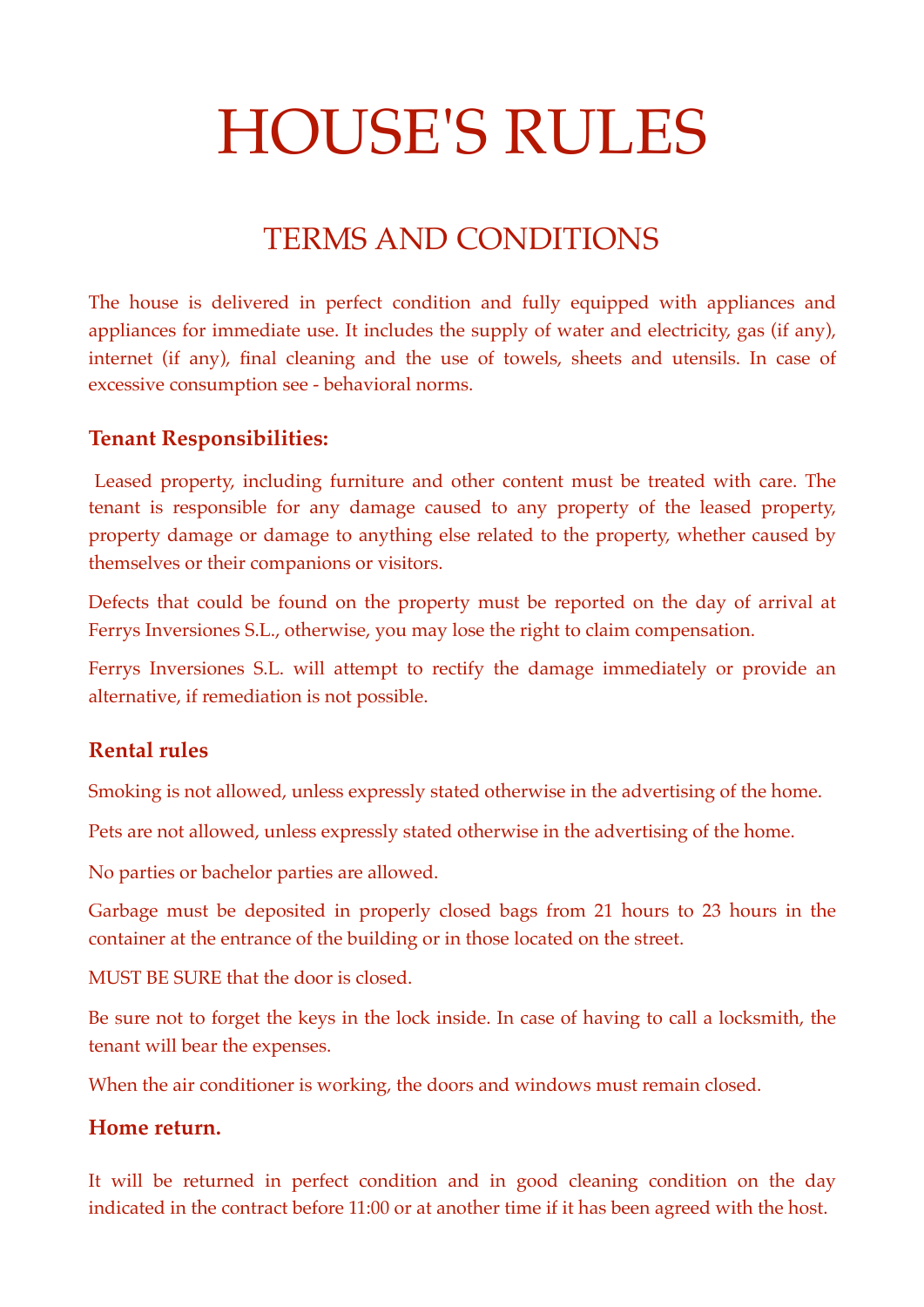Unless otherwise indicated, the host will personally dismiss the tenants, if this is not possible, all keys will be left inside and doors and windows will be closed tightly.

#### **Rules of behavior**

- Our accommodations are located within buildings and residential areas, so apart from the following general rules, all the rules established by each community must be respected.
- The rest hours are from 10 p.m. to 10 a.m. Within this schedule any type of excessive noise or loud music is strictly prohibited.
- The use of water and electricity must be measured and rational. If the established limit is exceeded: electricity 150 kw / week and water 5m3 / week, they must pay  $\epsilon$  1 per kW and  $\epsilon$  5 per m3 and the amounts will be charged at the time of the return of the deposit.
- Hanging / hanging towels or other objects on terraces or windows outside is prohibited.
- Children must always be accompanied by their parents and always under their responsibility. In the event of an accident, Ferrys inversiones S.L is out of all responsibility.

The person holding the accommodation rental contract will be responsible for the correct behavior of all occupants. By signing the contract, the holder will accept these conditions. If any of the occupants of the accommodation does not behave correctly and adequately, the property shall have the right to expel, immediately regardless of the time of day or night, all occupants of the accommodation, without the right to future claims or to any compensation or refund of bail.

Neither Ferrys inversiones SL, nor the owner of the accommodation are responsible for any type of damage, direct or indirect, that could be caused as a result of misuse by the client, including without limitation of any kind, lost due to fires, robberies , accidents or other types of damage.

Failure to comply with any of the above rules will result in the loss of pre-paid rent and the deposit deposited.

Booking an accommodation with Ferrys Inversiones S.L., implies the absolute and unconditional acceptance of these general conditions, as well as the jurisdiction and jurisdiction of the local courts and tribunals, expressly waiving the jurisdiction itself, if different.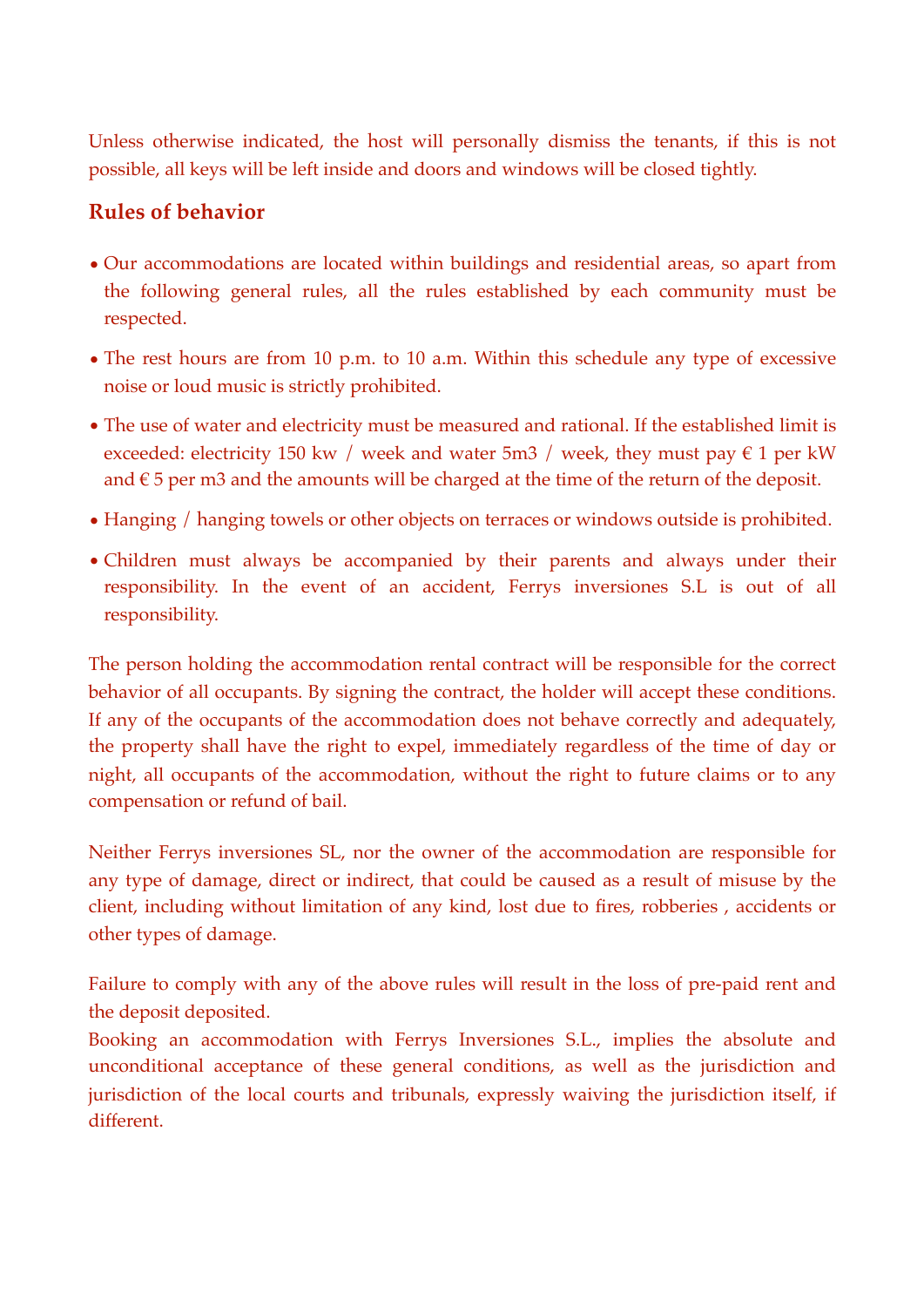### TELÉFONOS DE INTERÉS

| Autobuses locales / Local buses     | 956 857550              |
|-------------------------------------|-------------------------|
| Ayuntamiento / City Hall            | 956 483100              |
| Biblioteca / Library                | 956 541573              |
| Bomberos / Firefighters             | 085 / 956 542891        |
| Hospital / Hospital                 | 956 017000              |
| Cruz Roja / Red Cross               | 956 857205              |
| Grúa Municipal / Municipal Crane    | 956 541863              |
| Guardia Civil / Civil Guard         | 956 871332              |
| Policía Local / Local Police        | 956 541863/956 541993   |
| Policía Nacional / National Police  | 956 541499              |
| Protección Civil / Civil Protection | 956 543551              |
| Oficina de Turismo / Tourist Office | 956 542413 / 956 542475 |
| Ambulancia / Ambulance              | 061/954 362168          |

#### **NACIONALES**

Emergencias / Emergencies – 112

Policía /Police– 091

Guardia Civil /Civil Guard – 062

Bomberos / Firefighters - 080 o 085

Emergencias Médicas /Medical Emergencies – 061

Accidentes/información sobre el clima y congestión de tráfico /Accidents / information on weather and traffic congestion– 900 123 505

Cruz Roja Emergencias /Red Cross Emergencies – 901 222 222

Instituto nacional de toxicología /National Institute of Toxicology – 91 562 04 20

Teléfono Violencia de Género /Gender Violence Phone – 016 – 900 116 016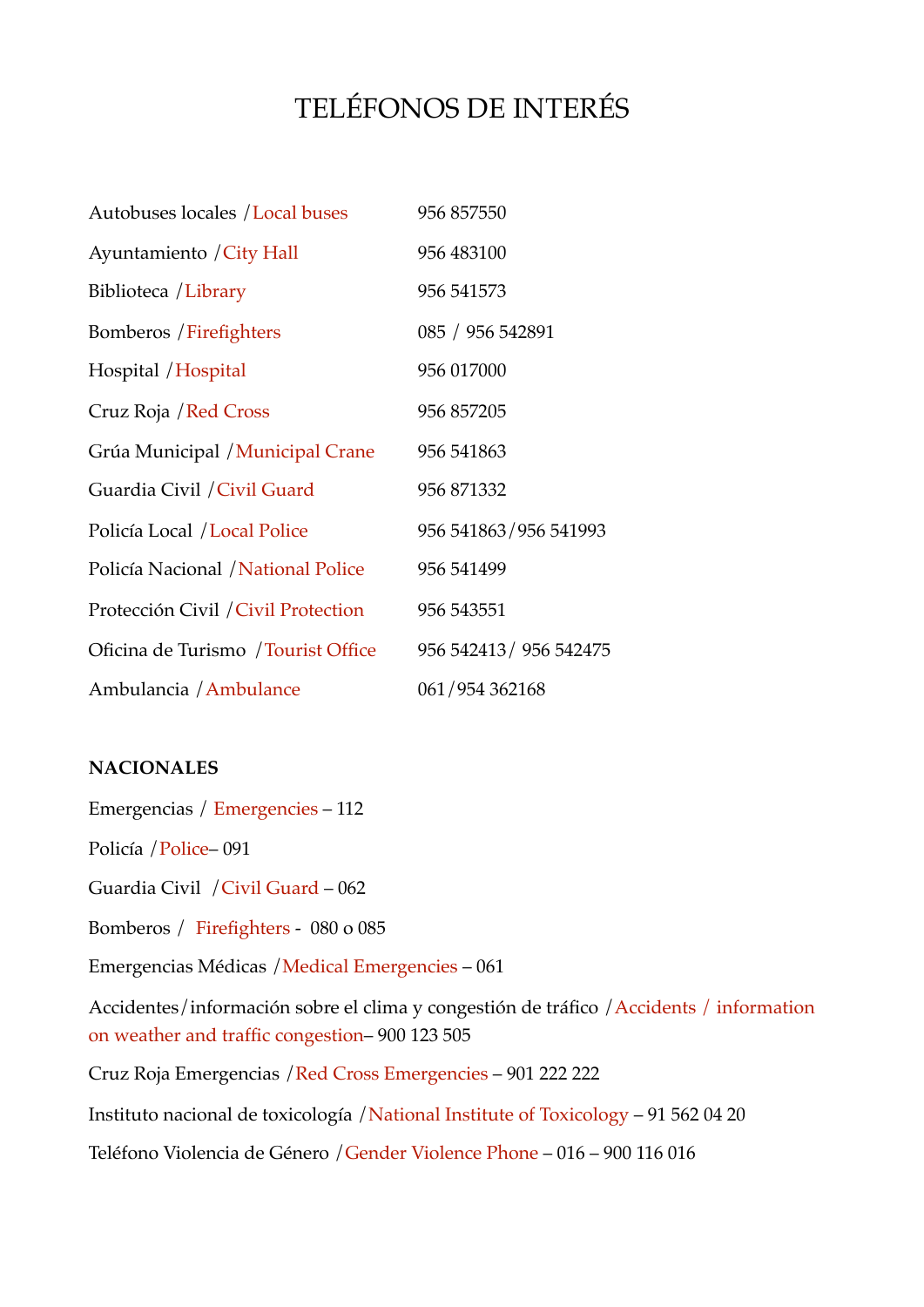Información a la mujer / Information for women - 900191010 Dirección General de Tráfico /General Directorate of Traffic – 900 123 505 Teléfono de atención ciudadana / Citizen service phone - 060

Cancelación de tarjetas de crédito /Credit Card Cancellation

- Visa España /Visa Spain: 915 192 100
- Visa Internacional /International Visa: 900 991 216
- American Express: 902 375 637
- 4B: 902 114 400
- Eurocard-Mastercard: 915 192 100
- Dinner's club: 902 401 112
- Sistema 6000: 913 553 000/915 965 335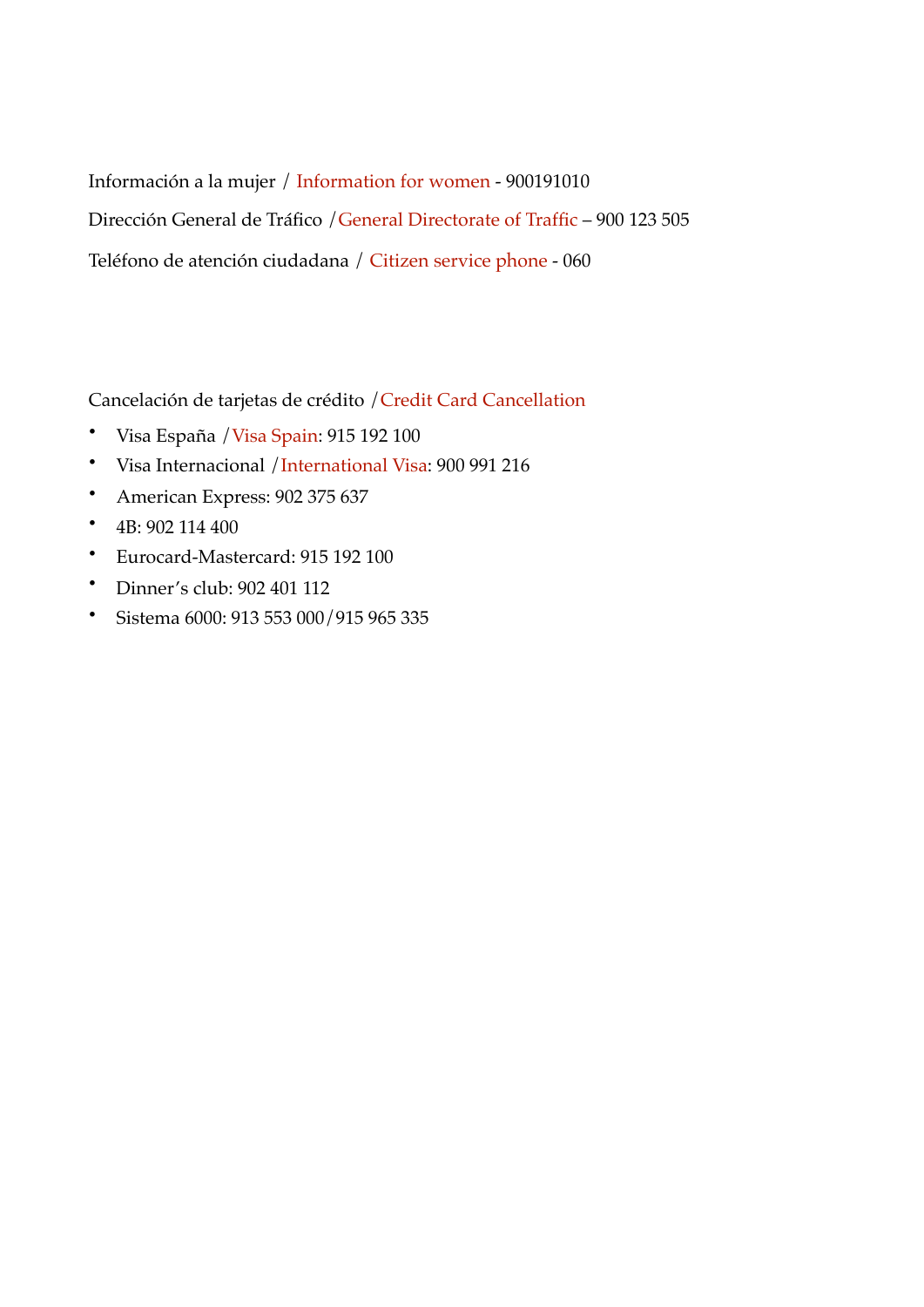## **FUNCIONAMIENTO** APARATOS ELECTRÓNICOS

# OPERATION ELECTRONIC **DEVICES**

PARA MAS INFORMACIÓN, LOS MANUALES DE LOS ELECTRODOMESTICOS, TV Y AIRE ACONDICIONADO SE ENCUENTRAN A SU DISPOSICION EN EL CAJÓN DEL MUEBLE DEL SALÓN.

FOR MORE INFORMATION, THE MANUALS OF THE APPLIANCES, TV AND AIR CONDITIONING ARE AT YOUR DISPOSAL IN THE DRAWER OF THE SALON **FURNITURE.**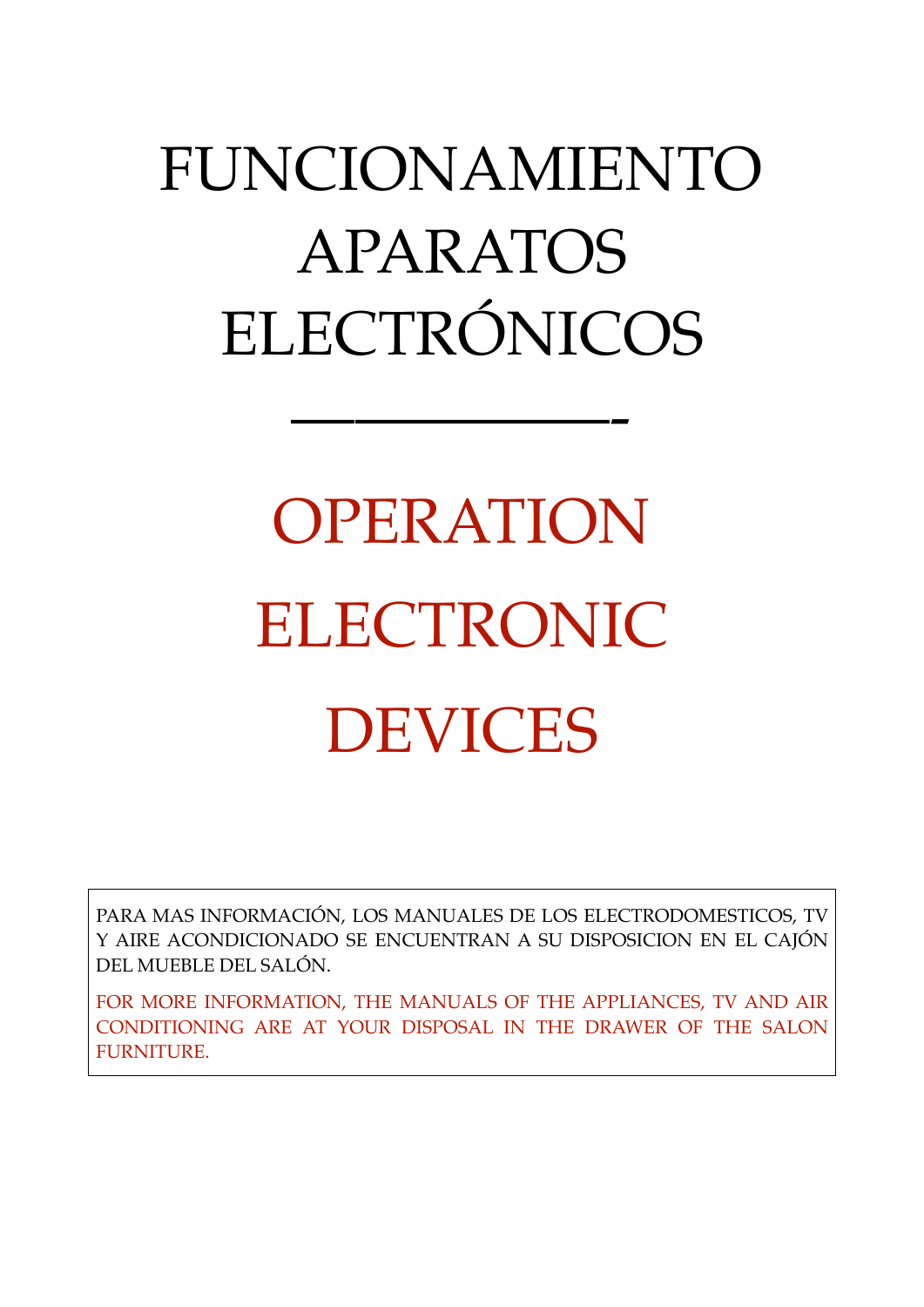### FUNCIONAMIENTO AIRE ACONDICIONADO

1.-.Después de encender la alimentación, espere aproximadamente 3 minutos para que se apague la pantalla "H0"

2.- Esperar a que el aparato se reinicie (puede tardar unos segundos).

3.- Para modificar los indicadores de temperatura, modo o ventilación, basta con elegir la función a modificar en los botones del mando a distancia.

### AIR CONDITIONING OPERATION

1.- after turning the power on, please wait approximately 3 minutes for the "H0" display to go off.

2.- Wait for the device to restart (it may take a few seconds).

3.- To modify the temperature, mode or ventilation indicators, simply select the function to be modified on the remote control buttons.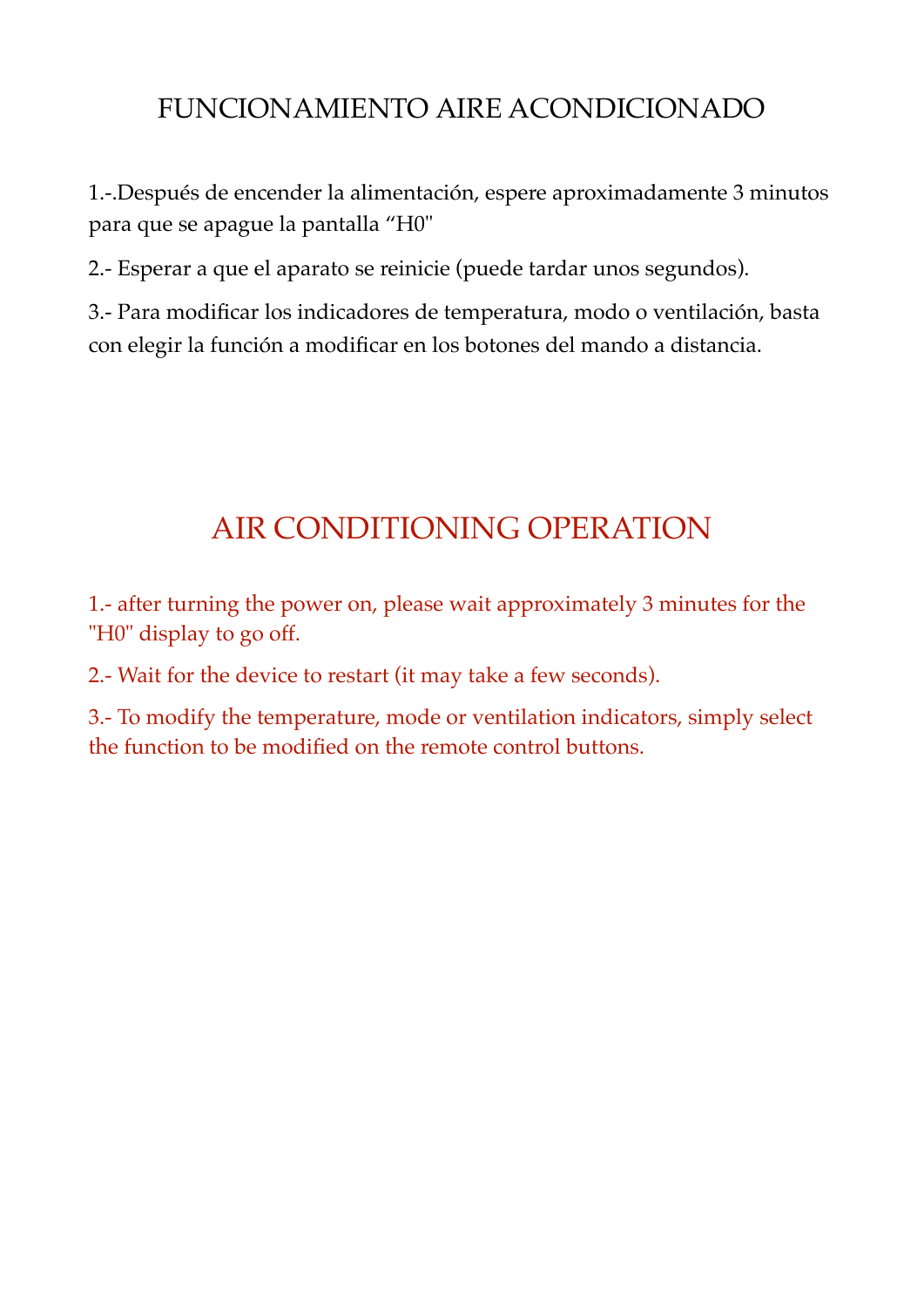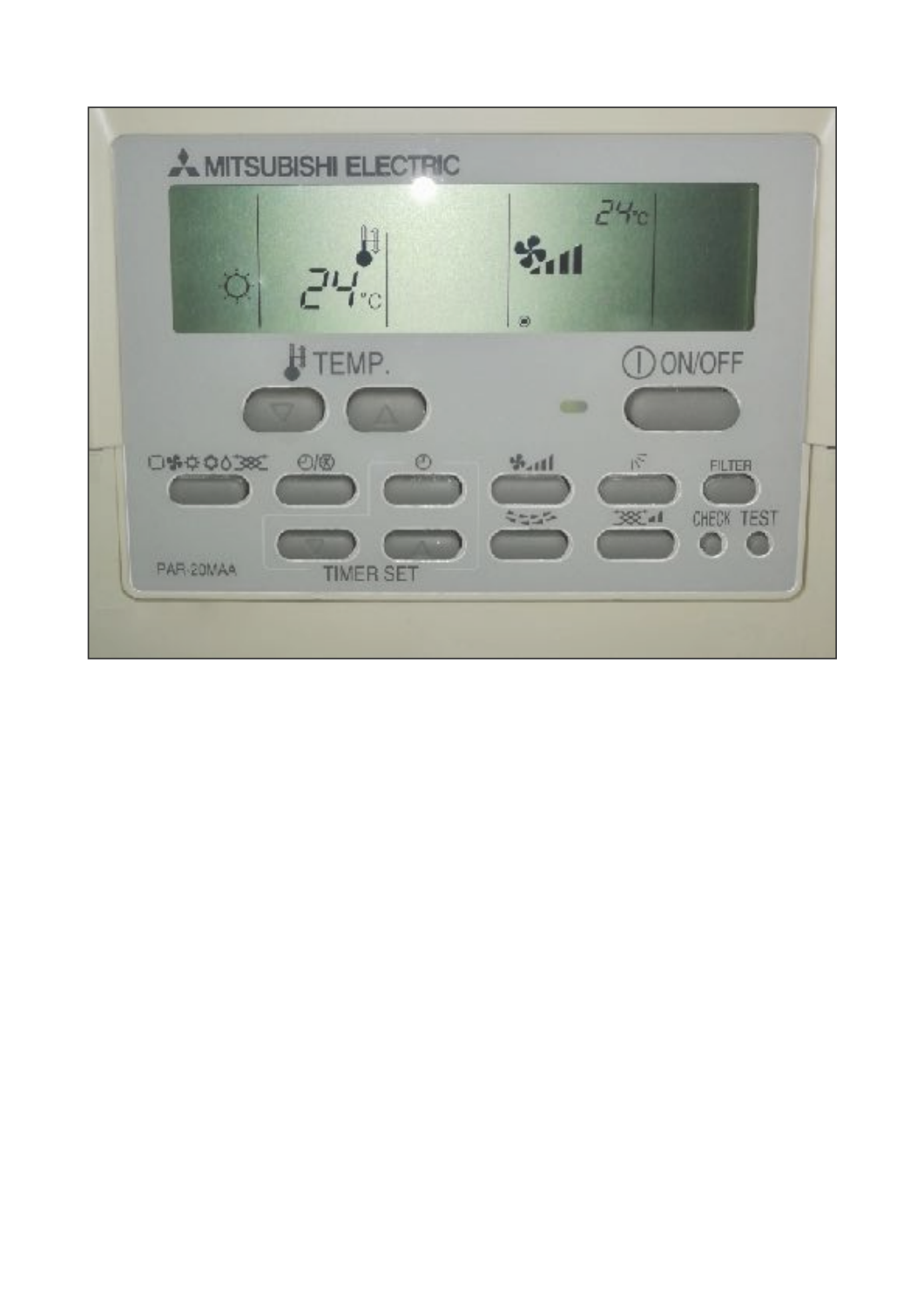### MANUAL DE USO CALENTADOR DE AGUA

- 1. Presionar botón A y pasarlo presionado de la posición 1 a la 2.
- 2. Con el botón A presionado en la posición 2, pulsar varias veces el botón B, que hace chispa, hasta que se vea encendida la llama.
- 3. Pasar el botón A a la posición 3 donde se mantiene encendida la llama.
- 4. El botón C es para controlar la temperatura y normalmente estará situado en la posición correcta. Se recomienda no tocar.

### WATER HEATER USE MANUAL

- 1. Press button A and move it pressed from position 1 to 2.
- 2. With button A pressed in position 2, press button B several times, which makes it spark, until the flame is lit.
- 3. Move button A to position 3 where the flame is kept on.
- 4. Button C is for temperature control and will normally be in the correct position. It is recommended not to touch.